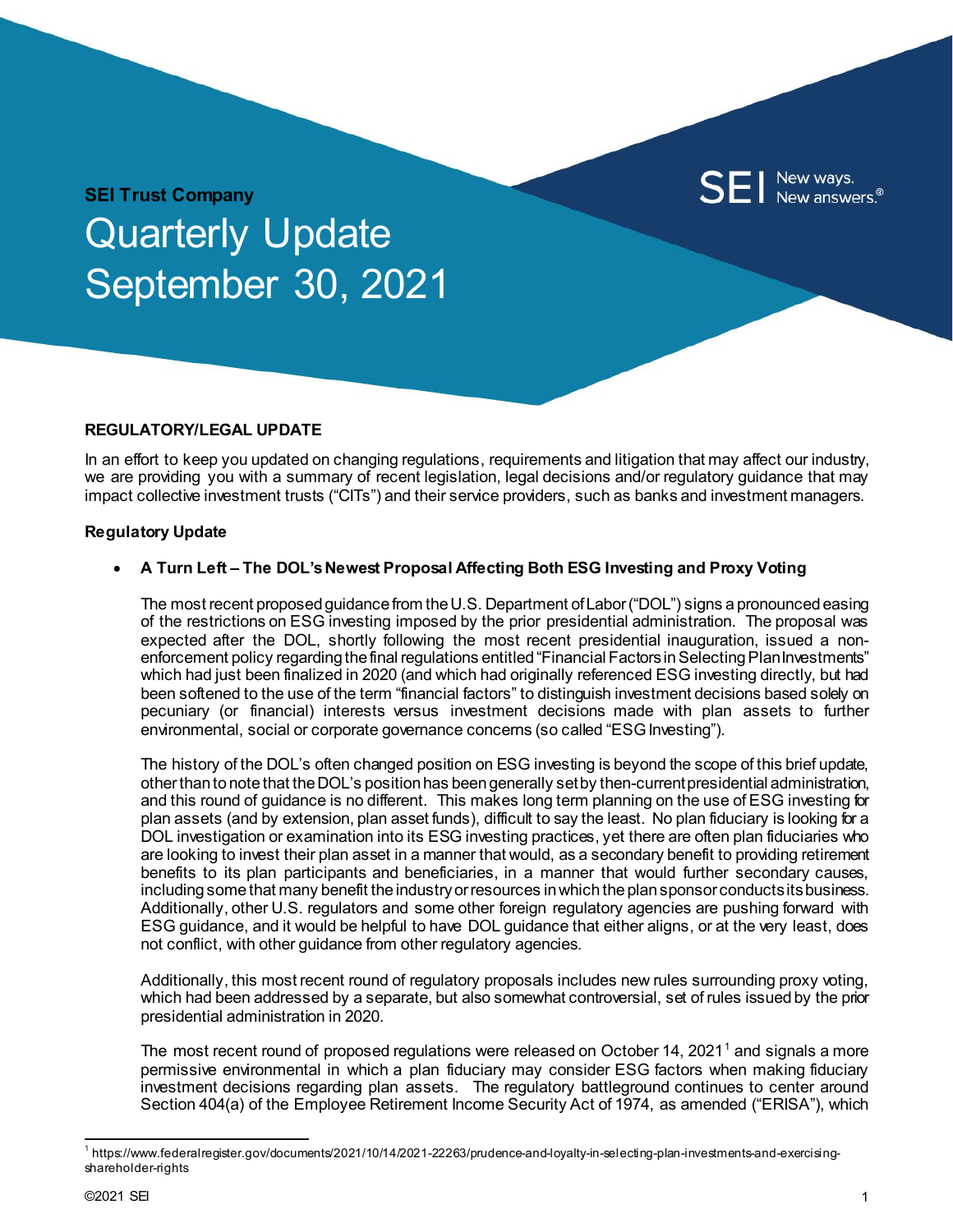requires a fiduciary to discharge his/her duties in accordance with a duty of loyalty ("solely in the interest of the participants and beneficiaries and for the exclusive purpose of (i) providing benefits to participants and their beneficiaries; and (ii) defraying reasonable expenses of administering the plan") and a duty of prudence ("the care, skill, prudence, and diligence under the circumstances then prevailing that a prudent man acting in a like capacity and familiar with such matters would use in the conduct of an enterprise of a like character and with like aims").

The 2021 proposal is now named "Prudence and Loyalty in Selecting Plan Investments and Exercising Shareholder Rights" and makes 5 major changes to the 2020 rule as follows:

1. The rule contains a recognition of ESG as a component that may be material to investment risk and return by including a regulatory safe harbor for conduct deemed prudent to provide that "appropriate investment consideration" of an investment decision includes consideration of "[t]he projected return of the portfolio relative to the funding objectives of the plan, which may often require an evaluation of the economic effects of climate change and other environmental, social, or governance factors on the particular investment or investment course of action". Further, the proposal includes these three as "examples" of such investment risk and return characteristics: (a) climate change related factors; (b) governance factors; and (c) workplace practices. There is even a reference in the preamble that an investment decision "may often require" evaluation of ESG related factors, which is a sharp contrast from the 2020 final rule, which indicated that the DOL had expected that ESG factors would not be considered very often, if at all, when making investment decisions plan assets.

2. The "pecuniary factors test" is now the "risk-return test" and ESG counts in making investment decisions. The proposed rule removes the pecuniary factors test and applies a new standard that requires that a "fiduciary's evaluation of an investment or investment course of action must be based on risk and return factors that the fiduciary prudently determines are material to investment value, using appropriate investment horizons consistent with the plan's investment objectives and taking into account the funding policy of the plan." But the real change is in the preamble of the proposal, in which the DOL specifically affirms that ESG factors can be material to such risk and return.

3. The DOL updated the tie breaker standards again. Again, over the many years and variations of DOL guidance, the tie-breaker standard to be applied has swung back and forth from easy to use to impossible to determine. The proposal takes the tie-breaker standard back to an easier-to-use (or rely on by plan fiduciaries) by noting that the ESG factors can be considered if they are not material to the risk reward analysis, as long as the collateral benefits does not sacrifice the risk/return analysis. Further, the new DOL proposal eliminates the onerous documentation requirements needed to make a tie breaker decision using ESG factors, which was interpreted as a crutch for DOL examinations into ESG investing decisions.

4. Under the new proposal, Qualified Default Investment Alternatives (or "QDIAs") can include ESG investment decision making, which was specifically precluded under the old rule. Further, no special rules apply for offering funds with ESG investing structures without the requirement to adhere to any specific or onerous rules.

5. Finally, with respect to proxy voting, the new proposal generally takes plan fiduciaries back to the old proxy voting rules, which favors the presumption of plan fiduciaries voting proxies unless the costs outweigh the benefit (i.e., there is no longer a requirement that the plan fiduciary must make an active decision to vote the proxies, before making the decision on how to vote, which would have made the proxy voting process significantly more cumbersome than it is now). Further, a plan fiduciary may now consider ESG investing type information when making proxy decisions, which is now considered appropriate information under the earlier part of the proposal.

The comment period for this proposal runs for 60 days following its publication in the Federal Register, which was on October 14<sup>th</sup>. SEI will continue to watch for updates on these rules and will bring you updates when available.

• **Minor Proposed Changes for Collective Investment Trusts Contained in Updated Form 5500 DOL Proposed Guidance**